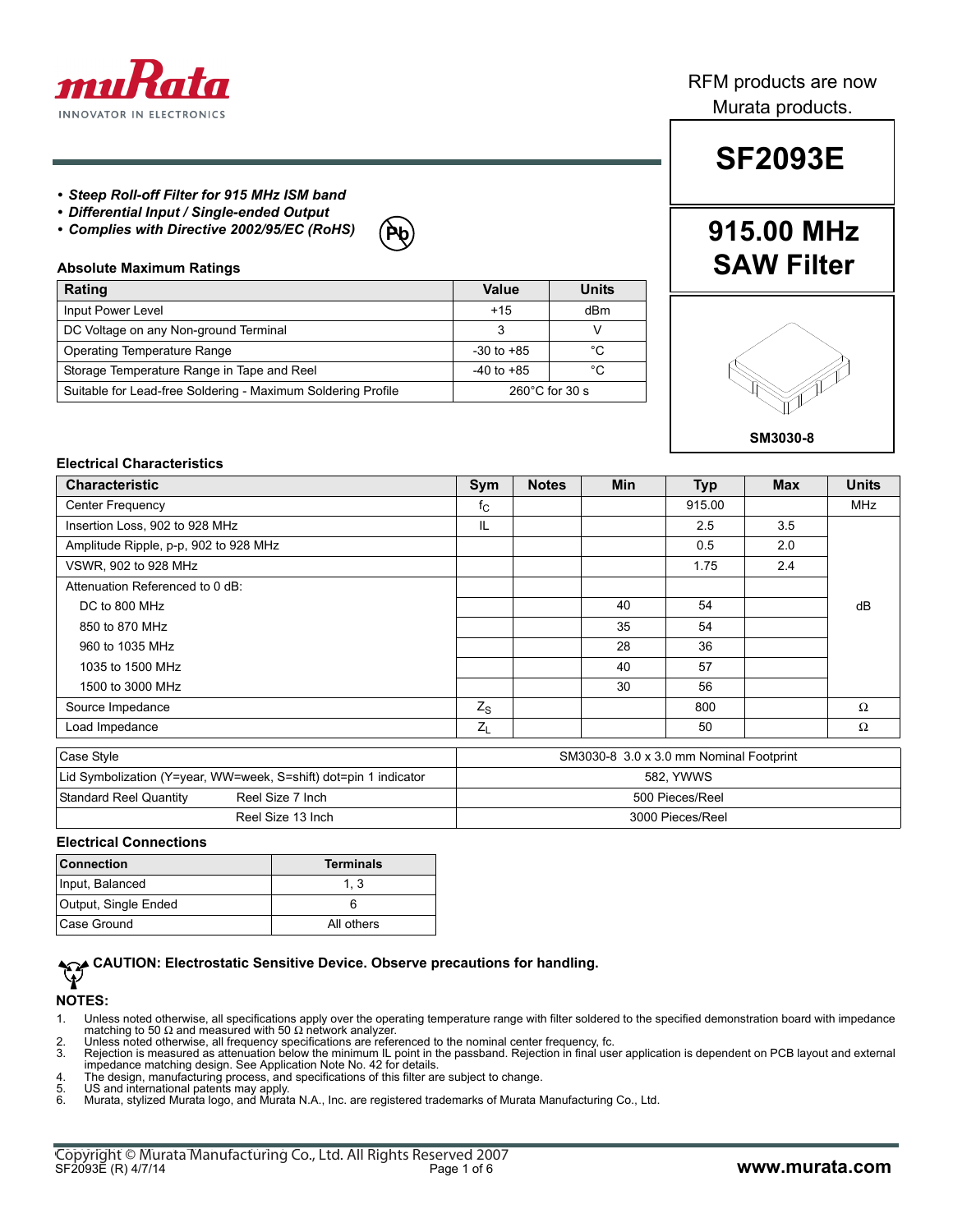Span 500 MHz Sim PExt Cor

Center 916 MHz

П



IFBW 70 kHz



50.00

DIRE Sds21 Log Mag 20.00dB/ Ref -50.00dB [F3]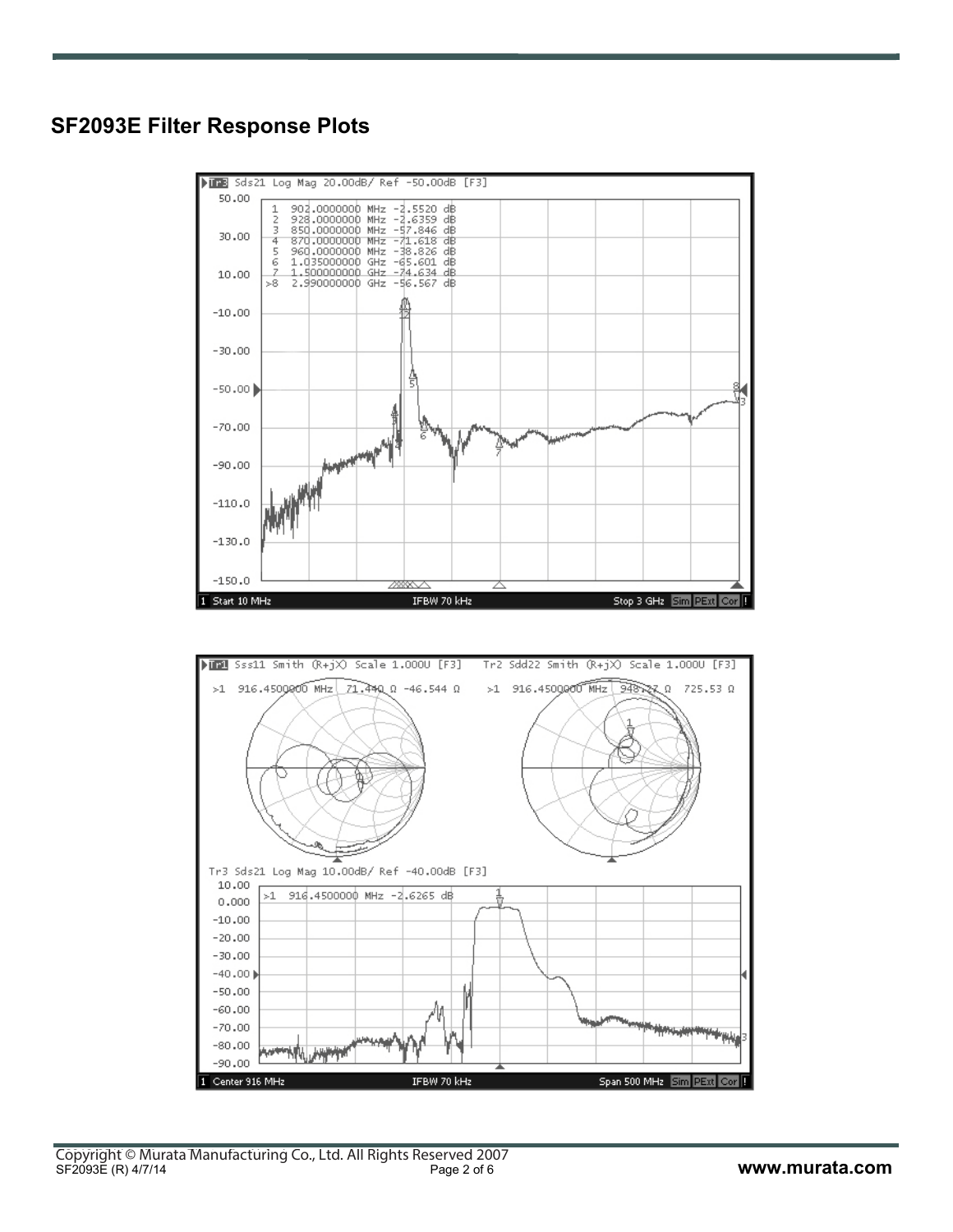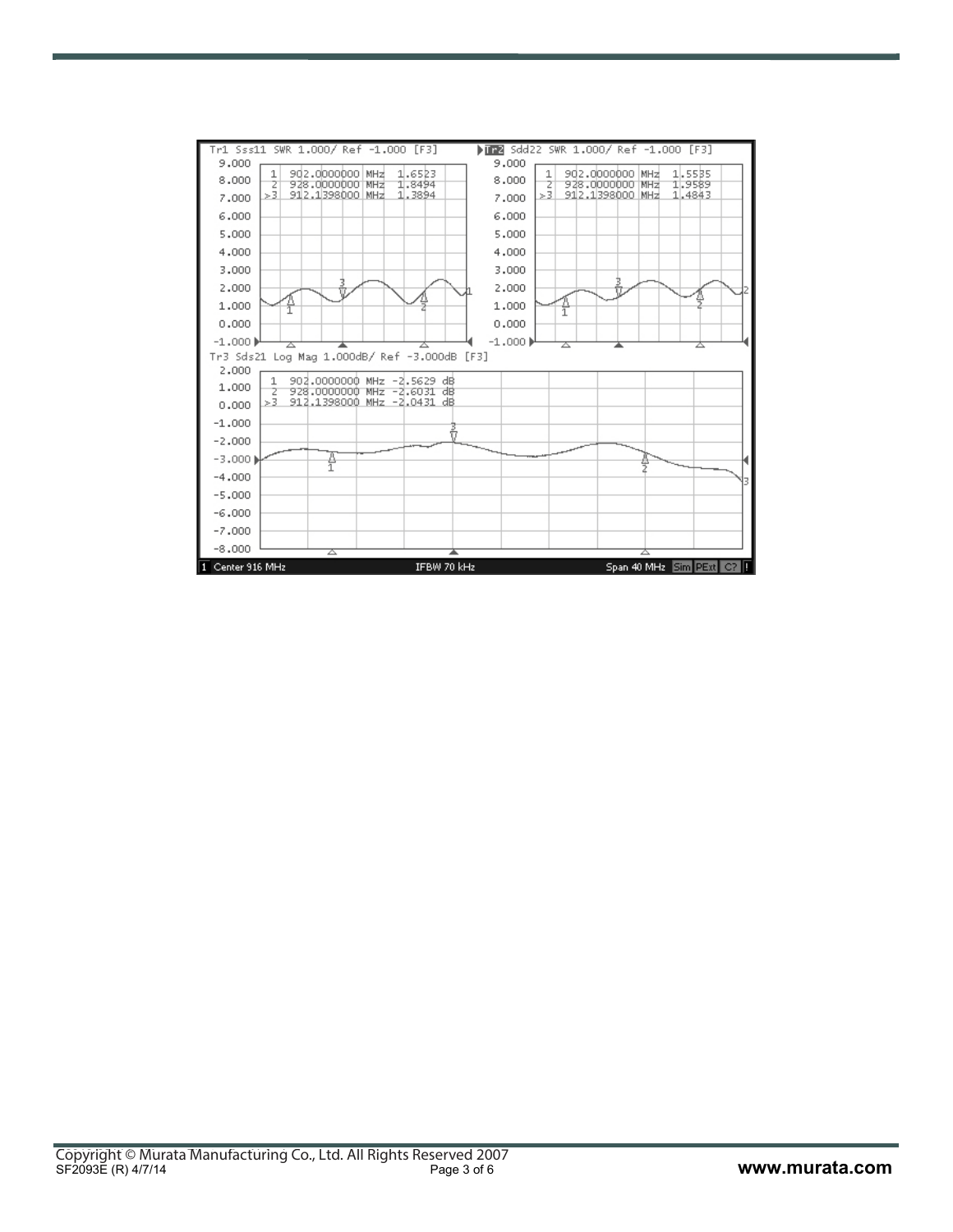**D. MEASUREMENT CIRCUIT:** 

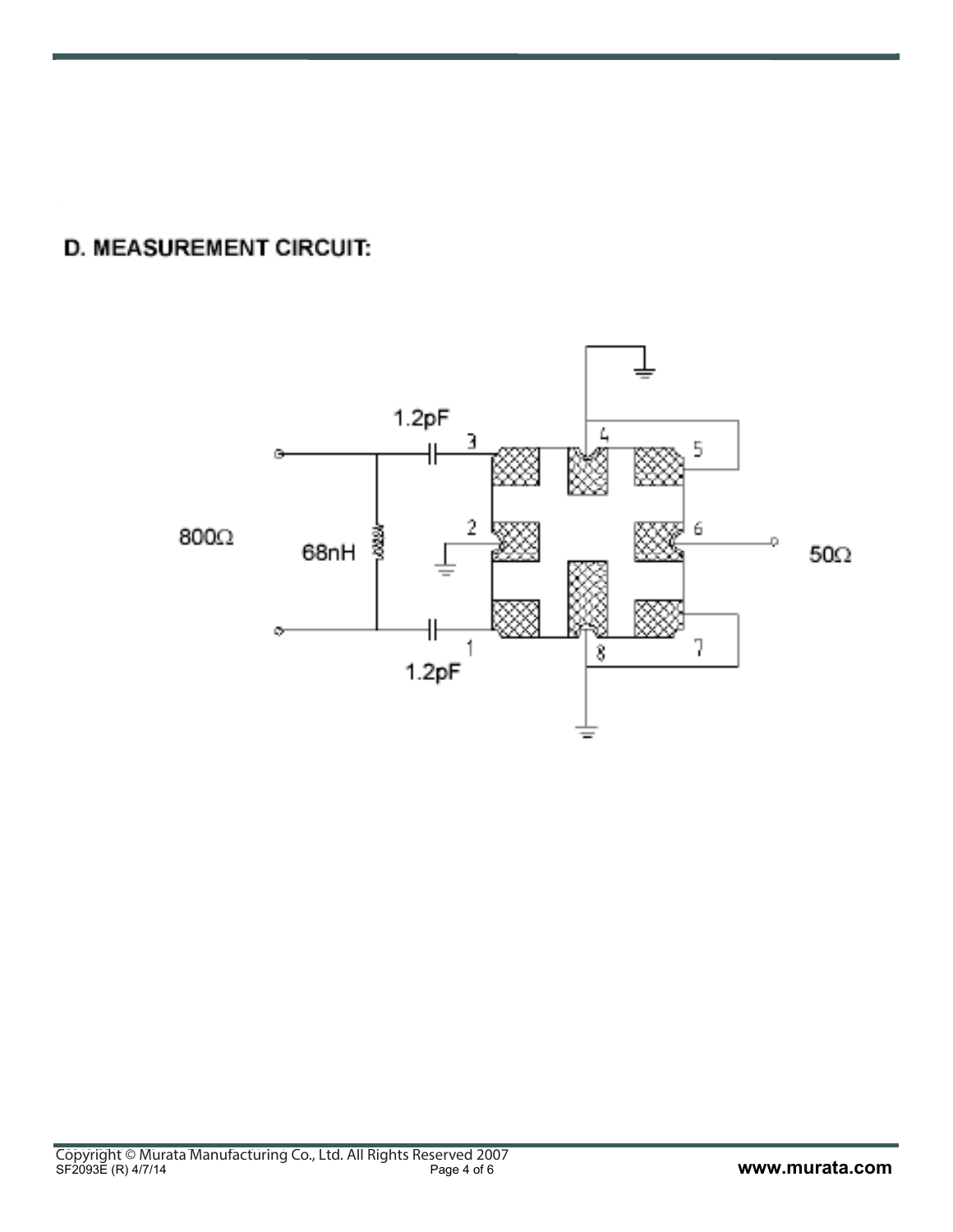# **8-Terminal Ceramic Surface-Mount Case 3.0 X 3.0 mm Nominal Footprint**





**PCB Footprint Top View**

### **Case and PCB Footprint Dimensions**

| <b>Dimension</b> |      | mm         |            |       | <b>Inches</b> |            |
|------------------|------|------------|------------|-------|---------------|------------|
|                  | Min  | <b>Nom</b> | <b>Max</b> | Min   | <b>Nom</b>    | <b>Max</b> |
| A                | 2.87 | 3.0        | 3.13       | 0.113 | 0.118         | 0.123      |
| в                | 2.87 | 3.0        | 3.13       | 0.113 | 0.118         | 0.123      |
| C                | 1.14 | 1.27       | 1.40       | 0.045 | 0.050         | 0.055      |
| D                | 0.79 | 0.92       | 1.05       | 0.031 | 0.036         | 0.041      |
| Е                | 0.62 | 0.75       | 0.88       | 0.024 | 0.029         | 0.034      |
| F                | 0.47 | 0.60       | 0.73       | 0.018 | 0.024         | 0.029      |
| G                | 0.47 | 0.60       | 0.73       | 0.018 | 0.024         | 0.029      |
| н                | 1.07 | 1.20       | 1.33       | 0.042 | 0.047         | 0.052      |
| ı                |      | 3.19       |            |       | 0.126         |            |
| J                |      | 0.81       |            |       | 0.032         |            |
| K                |      | 0.96       |            |       | 0.038         |            |
| L                |      | 0.81       |            |       | 0.032         |            |
| M                |      | 1.39       |            |       | 0.055         |            |
| N                |      | 0.23       |            |       | 0.009         |            |
| O                |      | 0.38       |            |       | 0.015         |            |

#### **Case Materials**

| <b>Materials</b>      |                                                |  |  |  |
|-----------------------|------------------------------------------------|--|--|--|
| Solder Pad<br>Plating | 0.3 to 1.0 um Gold over 1.27 to 8.89 um Nickel |  |  |  |
| Lid Plating           | 2.0 to 3.0 um Nickel                           |  |  |  |
| Body                  | $Al_2O_3$ Ceramic                              |  |  |  |
| Ph Free               |                                                |  |  |  |

TOP VIEW **BOTTOM VIEW** 

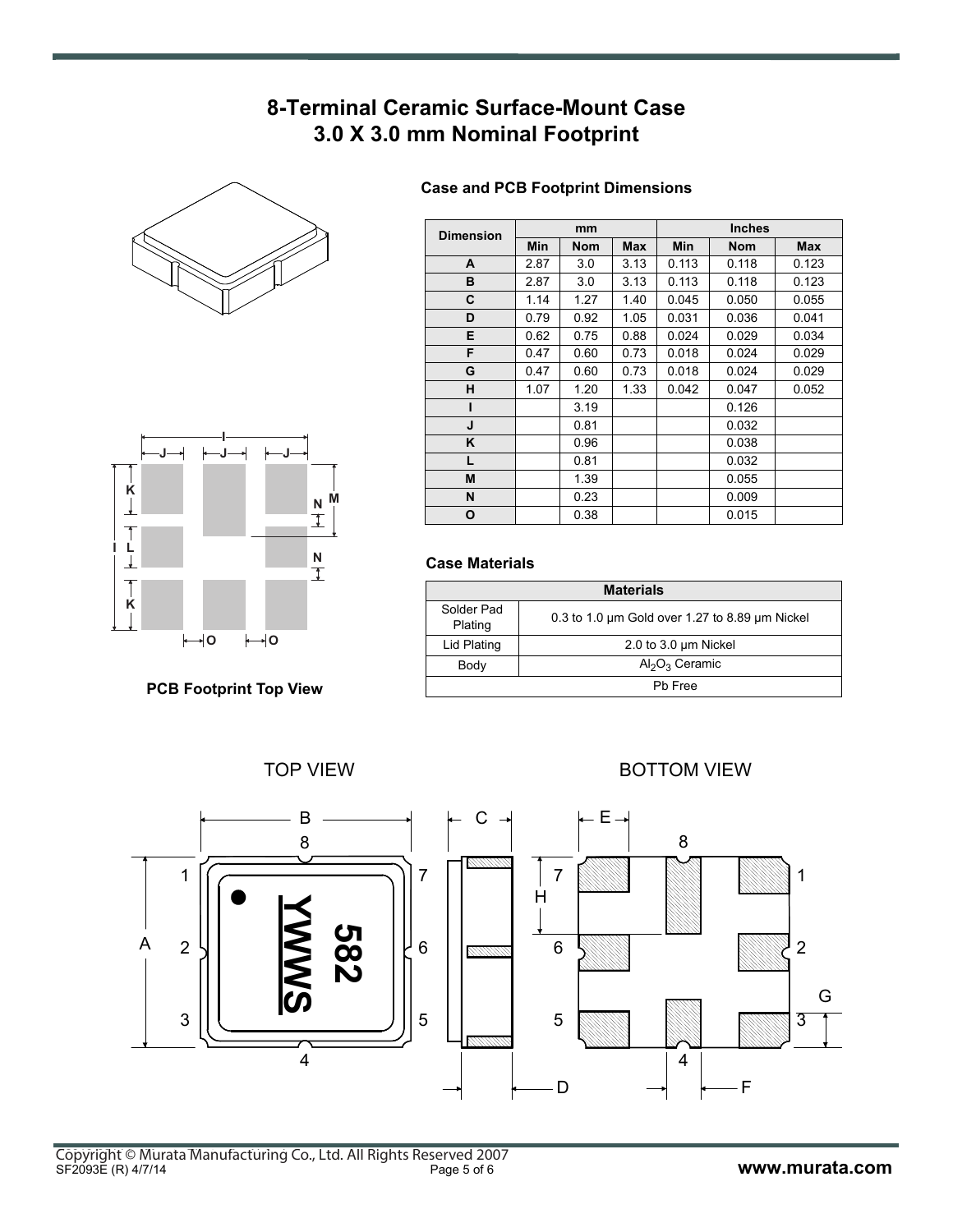#### **Tape and Reel Specifications**



|  | 100 REF. | "B" REF. |  |
|--|----------|----------|--|
|  | $12.0$   |          |  |

| "R"           |             | <b>Quantity Per Reel</b> |  |
|---------------|-------------|--------------------------|--|
| <b>Inches</b> | millimeters |                          |  |
|               | 178         | 500                      |  |
| 13            | 330         | 3000                     |  |

| ુ<br>∖ભ |   |
|---------|---|
|         |   |
| 2.0     | o |

| <b>Carrier Tape Dimensions</b> |           |  |  |
|--------------------------------|-----------|--|--|
| Ao                             | $3.35$ mm |  |  |
| Bo                             | 3.35 mm   |  |  |
| Ko                             | $1.40$ mm |  |  |
| Pitch                          | $8.0$ mm  |  |  |
|                                | $12.0$ mm |  |  |

#### **COMPONENT ORIENTATION and DIMENSIONS**